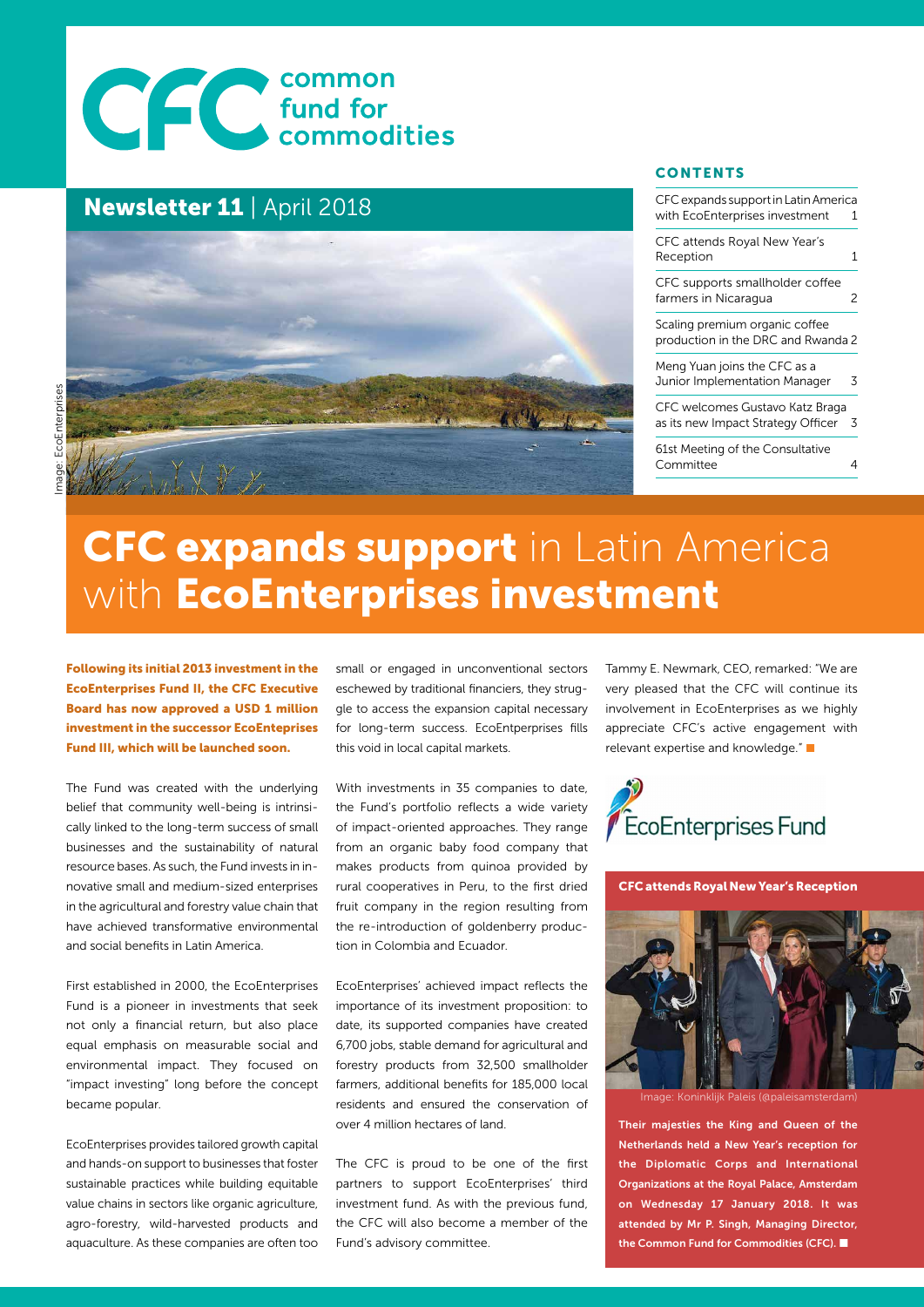CFC fund for<br>commodities

## CFC supports **smallholder** coffee farmers in Nicaragua

Since 2016, the CFC has been the Manager of the Agroforestry Technical Assistance Facility (ATAF), a grant-based Technical Assistance Facility that supports commercial agroforestry investments from the Moringa Agroforestry Fund. ATAF's goal is to foster and upscale positive environmental and social impact initiated with investments from Moringa. Apart from the CFC, ATAF's main supporters and donors are the French Facility for Global Environment (FFEM), the African Development Bank (AFDB) and the French Development Bank (AFD).

The Matagalpa Agroforest Resilient Landscape Program (MATRICE) in Nicaragua is ATAF's most complex intervention to date. The project's objective is to facilitate the inclusion of smallholder coffee farmers in an outgrower scheme from Moringa investee company Cafetalera Nicafrance. MATRICE assists neighboring small farmers in renovating their farms, which have been severely affected by a recent outbreak of coffee leaf rust and recurrent drought caused by climate change.

MATRICE's key interventions include introducing new leaf rust tolerant coffee varieties and converting the farms to a sustainable agroforestry land use system. Farmers are also being trained on agricultural best practices, farm management, coffee markets, and social and environmental risks.

In addition to technical assistance, the project is helping farmers improve their financial returns. Cafetalera Nicafrance guarantees the sale of all coffee from the smallholders. It is traded in high-value markets at rates above global market prices, leading to increased income for the coffee farmers.

During a field visit by CFC in February 2018, participating farmers confirmed the benefits of the support they are receiving from MATRICE. While some of the farmers had struggled to



Image: Nicafrance

maintain their coffee plantations and were considering abandoning them, thanks to the ATAF program they now have the necessary assistance to convert their farms into climate and disease-resilient production systems and access to better markets with higher prices.

The project started in 2017 with 28 farmers and will continue through 2020. At that time, it is expected that all participating farmers will have converted their farms and be supplying high-quality coffee to Cafetalera Nicafrance. ■



# Scaling premium organic coffee production in the DRC and Rwanda

CFC has extended a loan of USD 1.5 million (of which USD 750,000 is financed by the OPEC Fund for International Development (OFID)) to COOPAC Holding Ltd. to expand the production and export of high-quality coffee in the Democratic Republic of the Congo (DRC). The loan will be used to construct five washing stations in the DRC and to provide working capital to source coffee from farmers in the DRC and Rwanda. The CFC is also supporting the training of Congolese farmers in best organic agricultural practices and their efforts to certify the produced coffee according to organic, Fairtrade and Rainforest Alliance standards.



COOPAC is an enterprise engaged in the production, processing and export of premium coffee. Founded in 2001 in cooperation with 110 coffee farmers in the Gisenyi region in Rwanda, they currently source coffee beans from 7,643 smallholder farmers. Since 2013, COOPAC has also been active in the DRC. With the goal of scaling coffee production up to 16,600 farmers by 2024, COOPAC hopes to create much-needed jobs and improve smallholders' yield and net income by up to 2.6 times.

COOPAC's Arabica coffee is grown at high altitudes between 1,200 and 2,000 meters. Shade tree seedlings and agroforestry trainings are provided to all member farmers. The trainings are focused on organic plant nutrition, but also on more complex nutrient balance practices for the coffee fields. Organic and Fairtrade practices will enable farmers to increase their incomes, with a pricing premium of USD 0.30/kg for organic beans, plus USD 0.20/kg for Fairtrade. That represents a total addition of around 42% on top of the minimum market price set for this season.  $\blacktriangleright$ 

*< Introducing organic and Fairtrade production standards will allow smallholders in the DRC to command a higher price for their coffee.*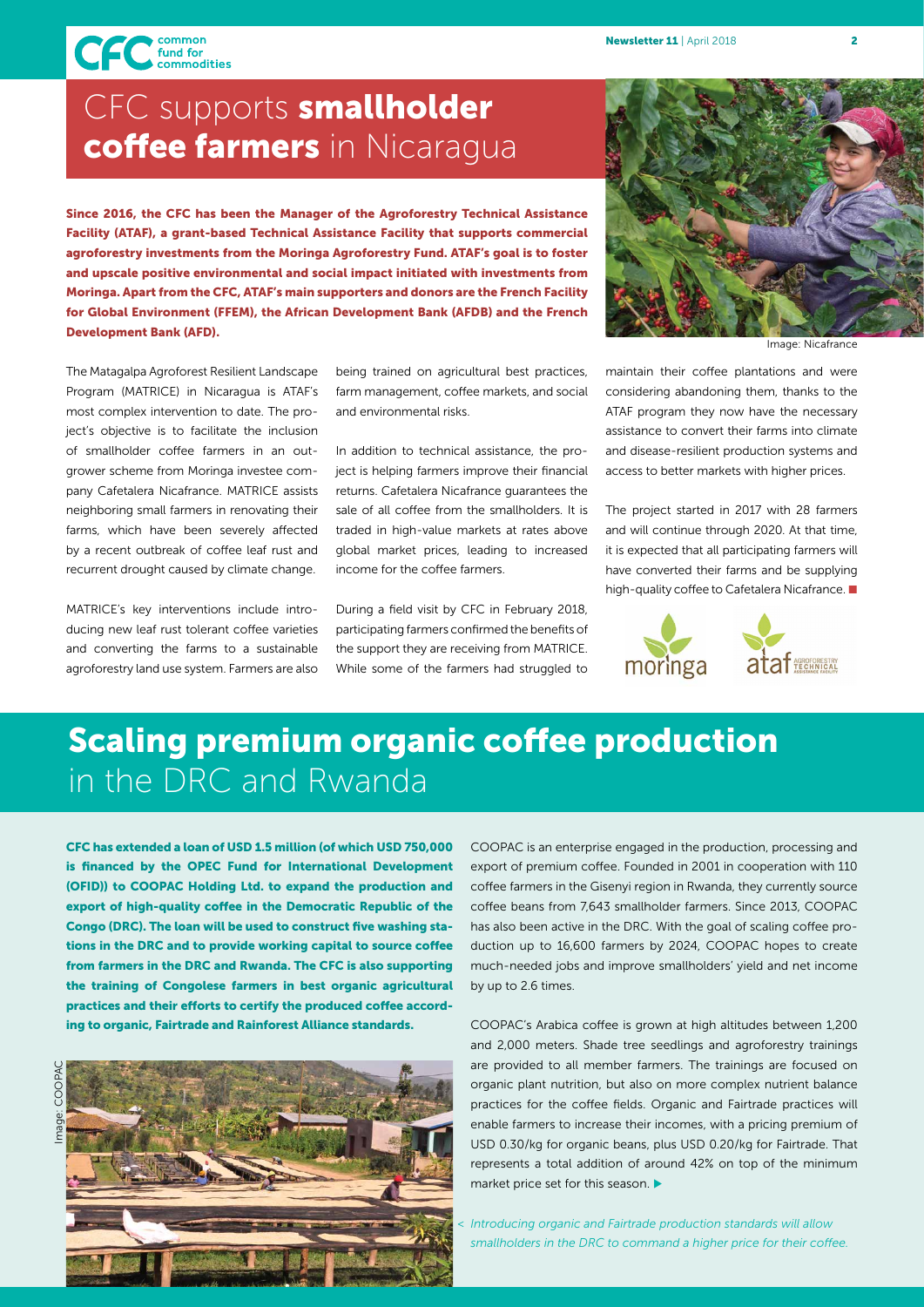

## Meng Yuan joins the CFC as a Junior Implementation Manager

The Common Fund for Commodities is expanding its reach by strengthening its Operations Unit to help achieve the economic, social and environmental impact of all the interventions it supports. This will enable the CFC to enhance relationships with organizations and enterprises pursuing commodity value chains in commodity-dependent developing countries (CDDCs). As part of this approach, the CFC is very happy to welcome Ms. Meng Yuan to its team as a Junior Implementation Manager.



*"Partnering with CFC will enable us to construct new certified coffee stations in the Congo and provide smallholder farmers with training and services. Particularly for the Congolese farmers, we see important yield and income opportunities given the current status of the coffee fields in the region."*  Mr. Rwakagara, Managing Director of COOPAC Holding Ltd.

*"We are proud of partnering with COOPAC Holding Ltd. to unlock the market potential of high-quality organic coffee farming. The project will help smallholder farmers in the Congo and Rwanda to access necessary skills, markets and services, and improve their livelihoods."* 

Mr. Singh, Managing Director of the Common Fund for Commodities (CFC). Meng started her career at a global banking corporation – SMBC (Sumitomo Mitsui) – in Suzhou, China. As a part of the financial accounting department she developed an understanding of regulations and financial risk management. Subsequently, as relationship manager she developed close contacts with non-Japanese clients. She also developed expertise in various debt financing products including letters of credit, structured financing and CapEx loans.

Meng has a strong interest in agriculture and agriculture-related activities in Asia. She is sensitive to the difficulties small and medium enterprises (SMEs) in agriculture and related activities face when obtaining financing from banks and non-banking financial institutions. This motivated her to

find options and seek alternatives to make it possible for SMEs to obtain financial support to expand their business.

Meng holds a bachelor's degree in Financial Management from Nanjing University, China and a master's degree in business administration from Amsterdam Business School, in the Netherlands. While pursuing her graduation studies she visited many least developed areas in South Africa and participated in a permaculture design course in Thailand. She expects and hopes to adopt innovative activities and make an impact in all supported projects.

Meng is from Suzhou, China. She has been living in the Netherlands since August 2016 and enjoys practicing yoga during her free time.  $\blacksquare$ 

## CFC welcomes **Gustavo Katz Braga** as its new Impact Strategy Officer

In line with its innovation and impact-oriented approach, the CFC believes that its environmental and social impact must be monitored with the same rigor as its operational and financial results. The Fund is committed to strengthening its impact measurement practices and is therefore pleased to welcome Gustavo Katz Braga as its new Impact Strategy Officer.

Gustavo started his career in the financial sector, working as an equity analyst in Brazil. Even while working for an asset management firm, he maintained and strengthened his active interest in impact investing, and was involved in several projects in poor areas of Rio de Janeiro and in the Amazon rainforest during his free time.

After gaining greater experience in the traditional financial field, he decided to engage in impact investing. To do so, he joined Alterna Impact, a NGO based in Guatemala. As a social business consultant, he helped small and medium-sized enterprises build stronger business models, which were more sustainable and more impact oriented.

Gustavo holds a master's degree in economic development from the Federal University of Rio de Janeiro (UFRJ). While pursuing his



graduation studies, he interned at the United Nations headquarters, working in the Economic and Social Affairs Department. His international experience also includes academic exchanges in France and in Spain.

Gustavo is looking forward to using his experience working in developing countries, his expertise in finance, and his knowledge of impact investing to reach the CFC's goal of building a robust and efficient impact strategy.

Gustavo is a Brazilian citizen. He is married and enjoys going trekking and playing tennis in his free time